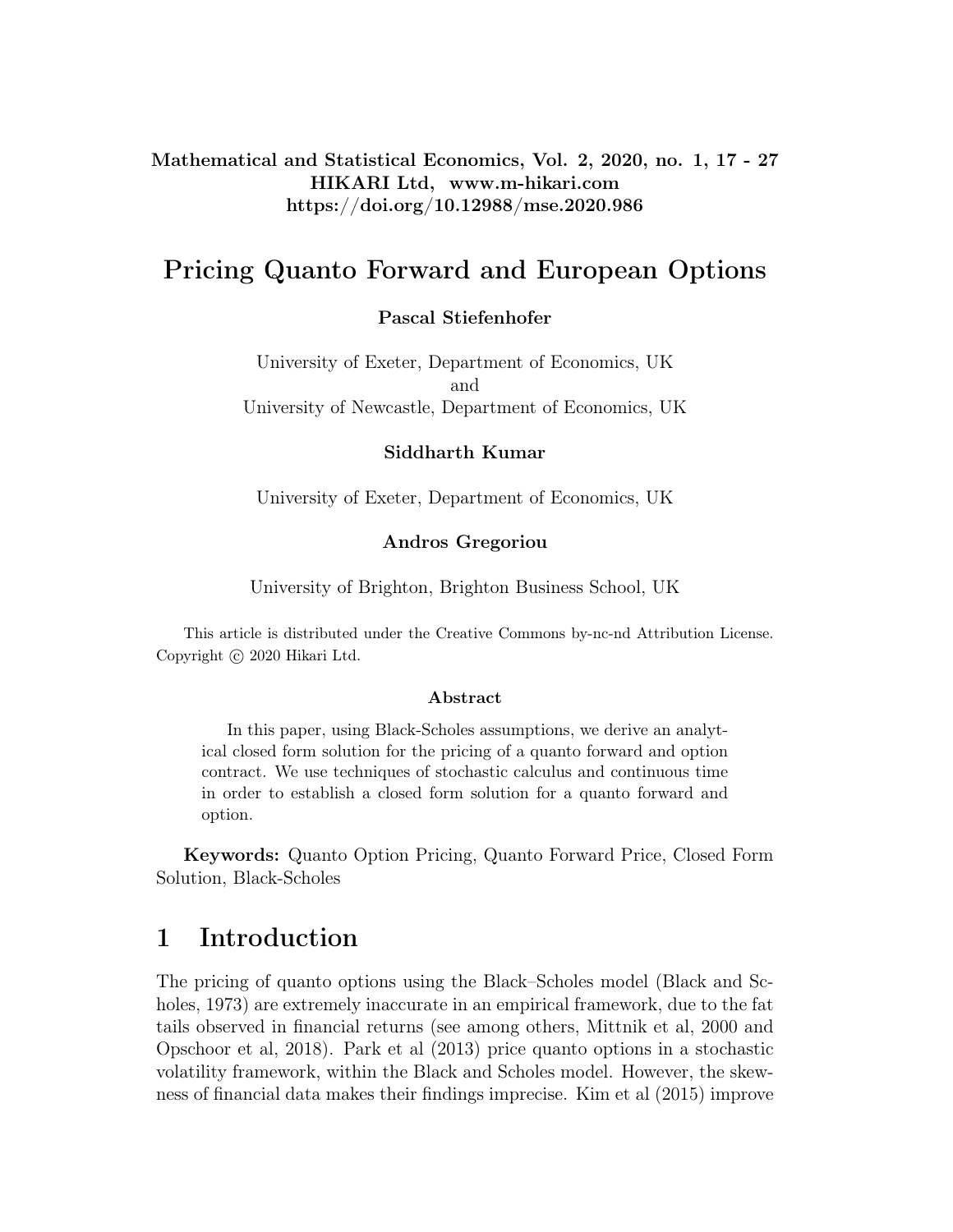the Black and Scholes option pricing model for quanto options by introducing random time changes into normal tempered stable (NTS) distribution, which enables infinite jumps as well as capturing random varying time in stochastic volatility.

In this paper we present an analytical solution for the quanto forward and option prices, under Black-Scholes assumptions, which satisfies the general Feynman-Kac pricing partial differential equation (Janson and Tysk, 2006). In contrast with competing derivations assuming discrete time, the current research of developing a closed-form solution for quanto forwards and options allows the validation of the application of continuous time assumption and shows that errors can occur while adopting the former approach, especially when sampling frequencies are minuscule. Through this approach, extensions can be made to more complicated derivative securities, especially when they have dividend yield and intermittent income prior to the execution date. Also, numerical values can be very efficiently computed from the newly found analytical formula.

The next section introduces the notations and assumptions used in the pricing. The third section first prices the quanto forward contract. Based on the price of the quanto forward, we use the Black-Scholes pricing formula to price the European quanto option. Finally, we conclude by discussing possible shortcomings and how further research can improve the pricing, especially when parametric assumptions are changed.

## 2 Assumptions and notation

Consider a probability space  $(\Omega, \mathcal{F}, P)$  where  $\Omega$  is a set of outcomes,  $\mathcal{F}$  a  $\sigma$ field, and P a probability measure and a time interval  $\mathcal{T} = [0, T]$ . For any  $s, t \in \mathcal{T}$  with  $s \leq t$  the family  $\mathcal{F}_t$  is called a filtration. We assume an underlying share price S follows a stochastic process. S is adapted to the filtration  $\mathcal{F}_t$ , if  $S_t$  can be determined by information available at time t. That is  $S_t$  is  $\mathcal{F}_t$ predictable for any  $t \in \mathcal{T}$ . The return process  $X_t$  is a function of  $S_t$ , and  $\langle X \rangle$ is the variation of  $X$ , which is known as the realized variance of the returns on S.  $B_t$  is a Brownian motion, which is the limit, as  $\Delta_t \to 0$ , of a Gaussian discrete-time random walk.

$$
B_{t+\Delta_t} = B_t + \varepsilon_t \sqrt{\Delta_t}
$$

Where  $\varepsilon_t$  are i.i.d standard normal distribution:  $\varepsilon_t \sim N(0, 1)$ . An Itô process X has the form:

$$
X_t = X_0 + \int_0^t \mu_s ds + \int_0^t \sigma_s dB_s
$$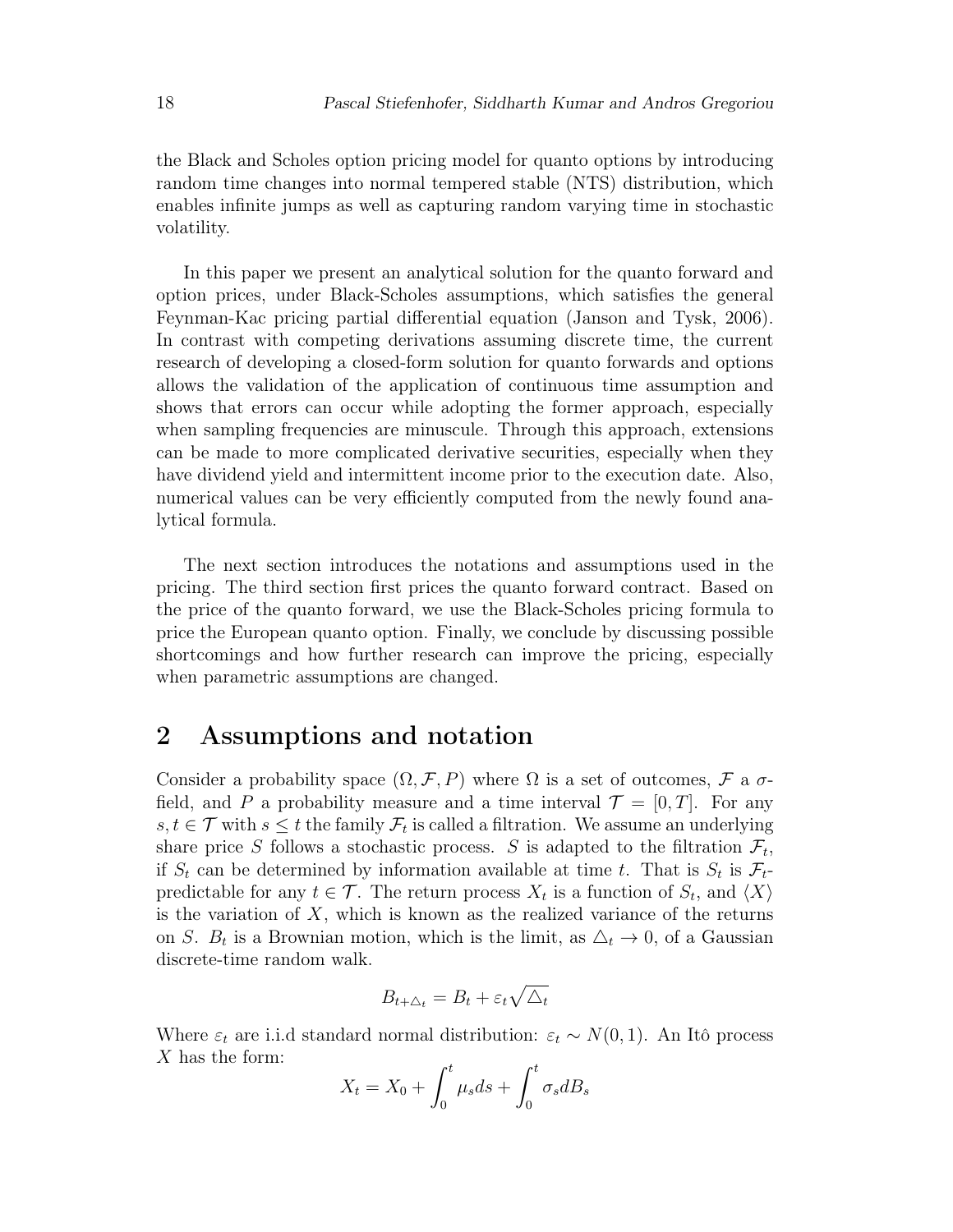Where  $X_0$  a constant,  $\mu_t$  and  $\sigma_t$  are adapted processes satisfying regularity conditions. The Itô process has the following properties:

$$
dt \cdot dt = 0,
$$
  

$$
dB_t \cdot dt = 0,
$$
  

$$
dB_t \cdot dB_t = dt.
$$

Consider a function  $f(t, x)$  whose partial derivatives  $\frac{\partial f}{\partial t}$  $\frac{\partial f}{\partial t}$ ,  $\frac{\partial f}{\partial x}$  and  $\frac{\partial f}{\partial x^2}$  are welldefined and continuous, and an Itô process  $X_t$ 

$$
dX_t = \mu_t dt + \sigma_t dB_t.
$$

This implies that  $Y_t = f(t, X_t)$  is also an Itô process and

$$
dY_t = \frac{\partial f}{\partial t} dt + \frac{\partial f}{\partial x} dX_t + \frac{1}{2} \frac{\partial^2 f}{\partial x^2} (dX_t)^2
$$
  
= 
$$
\left[ \frac{\partial f}{\partial t} + \frac{\partial f}{\partial x} \mu_t + \frac{1}{2} \frac{\partial^2 f}{\partial x^2} \sigma_t^2 \right] dt + \frac{\partial f}{\partial x} \sigma_t dB_t.
$$
 (1)

The second equality follows from the fact that  $(dX_t)^2 = \sigma_t^2 dt$ . The market is arbitrage-free if and only if there exists a risk-neutral measure Q.

According to Girsanov (1960), let  $B$  be a Brownian motion and  $P$  be the corresponding Wiener measure. Let  $\eta_t$  be an adapted process satisfying Novikov's conditions.Then a process

$$
\xi_t = \exp\left(-\int_0^t \eta_\tau dB_\tau - \frac{1}{2} \int_0^t \eta_\tau^2 d\tau\right)
$$

is a martingale and we can define a new measure Q by

$$
Q(A) = \mathbb{E}^P(1_A \xi_T)
$$

equivalent to  $P$ . Equivalent means that measures  $P$  and  $Q$  agree which events have zero probability. Moreover, the process  $B^{Q}$  defined by

$$
B_t^Q = B_t + \int_0^t \eta_s ds,
$$

is a Brownian motion under Q. Then

$$
\mathbb{E}^Q[S_T] = \mathbb{E}^P[\xi_T S_T].
$$

Consider the discounted price process  $S_t/S_{0,t}$ . Assume there exists an equivalent martingale measure  $Q$  such that for  $T > t$ ,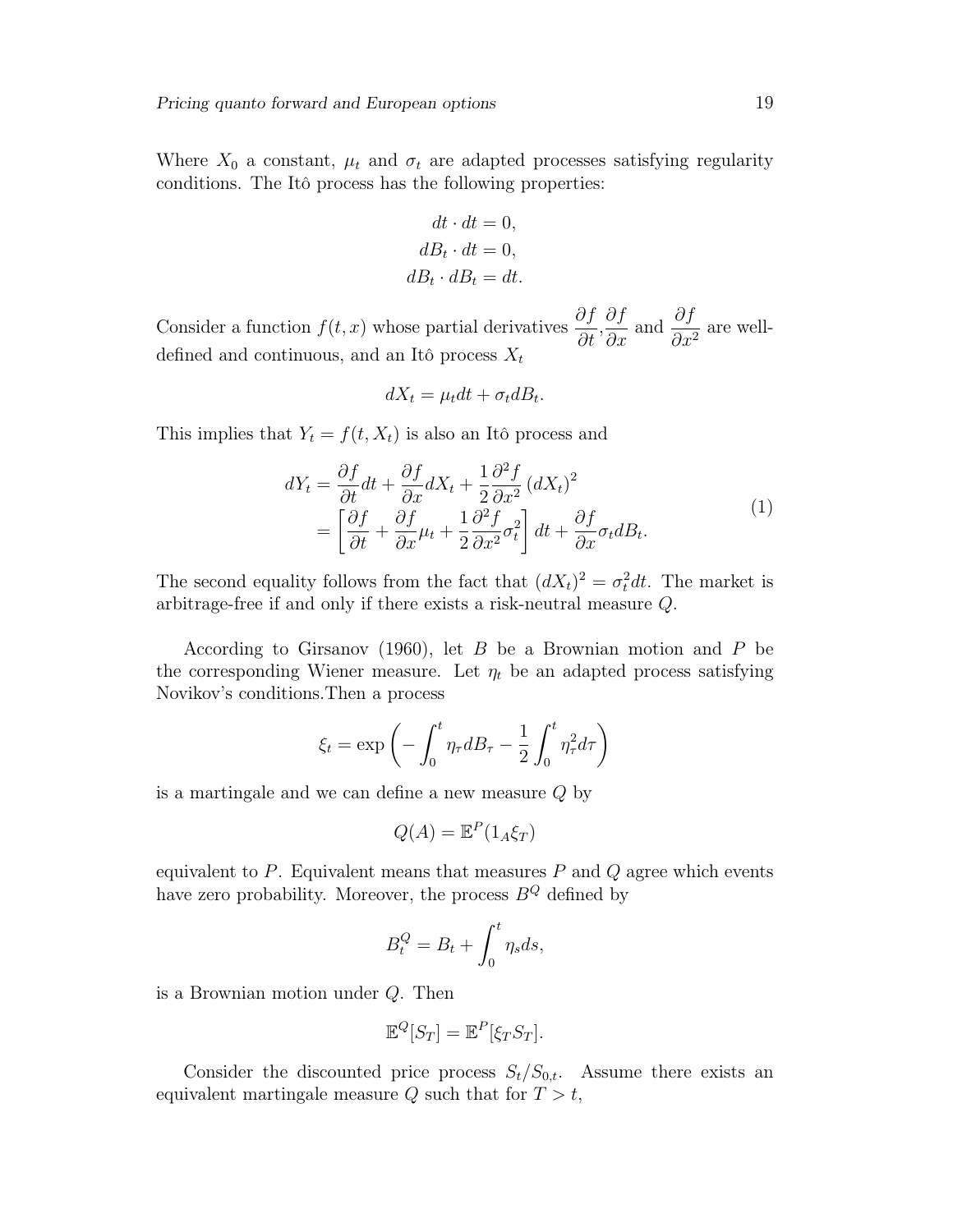$$
\mathbb{E}_t^Q \left[ \frac{S_T}{S_{0,T}} \right] = \frac{S_t}{S_{0,t}}.
$$

At this point in the analysis, we fix an arbitrary time horizon  $T > 0$  and introduce the following assumptions: (i) The real interest rate  $r$  is constant. (ii) Markets are arbitrage-free. (iii) The underlying share price  $S$  satisfies

$$
\frac{dS_t}{S_t} = rdt + \sigma_t dB_t, \quad S_t > 0 \tag{2}
$$

where  $B_t$  is a Brownian motion. (iv)

$$
\int_{t}^{T} \sigma_{\tau}^{2} d\tau \quad \text{is finite.} \tag{3}
$$

(v)  $B_t$  and  $B_t^{\sigma}$  are independent

$$
dB_t dB_t^{\sigma} = \rho dt. \tag{4}
$$

From assumption (ii), we know that on a filtered probability space  $(\Omega, \mathcal{F}, P)$ , there exists an equivalent probability measure Q such that  $\forall \alpha, p \in \mathbb{R}$  and  $\forall t \leq T$ , a power contract paying at time T,  $\alpha S_T^p$  has time-t price equal to  $\alpha \mathbb{E}^Q_t S^p_T$ <sup>p</sup><sub>T</sub>, where  $\mathbb{E}_{t}^{Q}$  denotes the  $\mathcal{F}_{t}$ -conditional *Q*-expectation. We are now in the position to derive the pricing formulae for quanto forward contracts and quanto European options.

# 3 Pricing

Quanto Forward Contract: Assume that both the foreign asset price  $S_t$  and the exchange rate  $X_t$  follow a geometric Brownian motion:

$$
\frac{dS_t}{S_t} = \mu_s dt + \sigma_s dB_t^s,
$$
  

$$
\frac{dX_t}{X_t} = \mu_x dt + \sigma_x dB_t^x,
$$
  

$$
dB_t^s dB_t^x = \rho dt,
$$

where  $S_t$  is the foreign asset price, and  $X_t$  is the home price of one unit of the foreign currency. Let r and  $r_f$  be the domestic and the foreign interest rates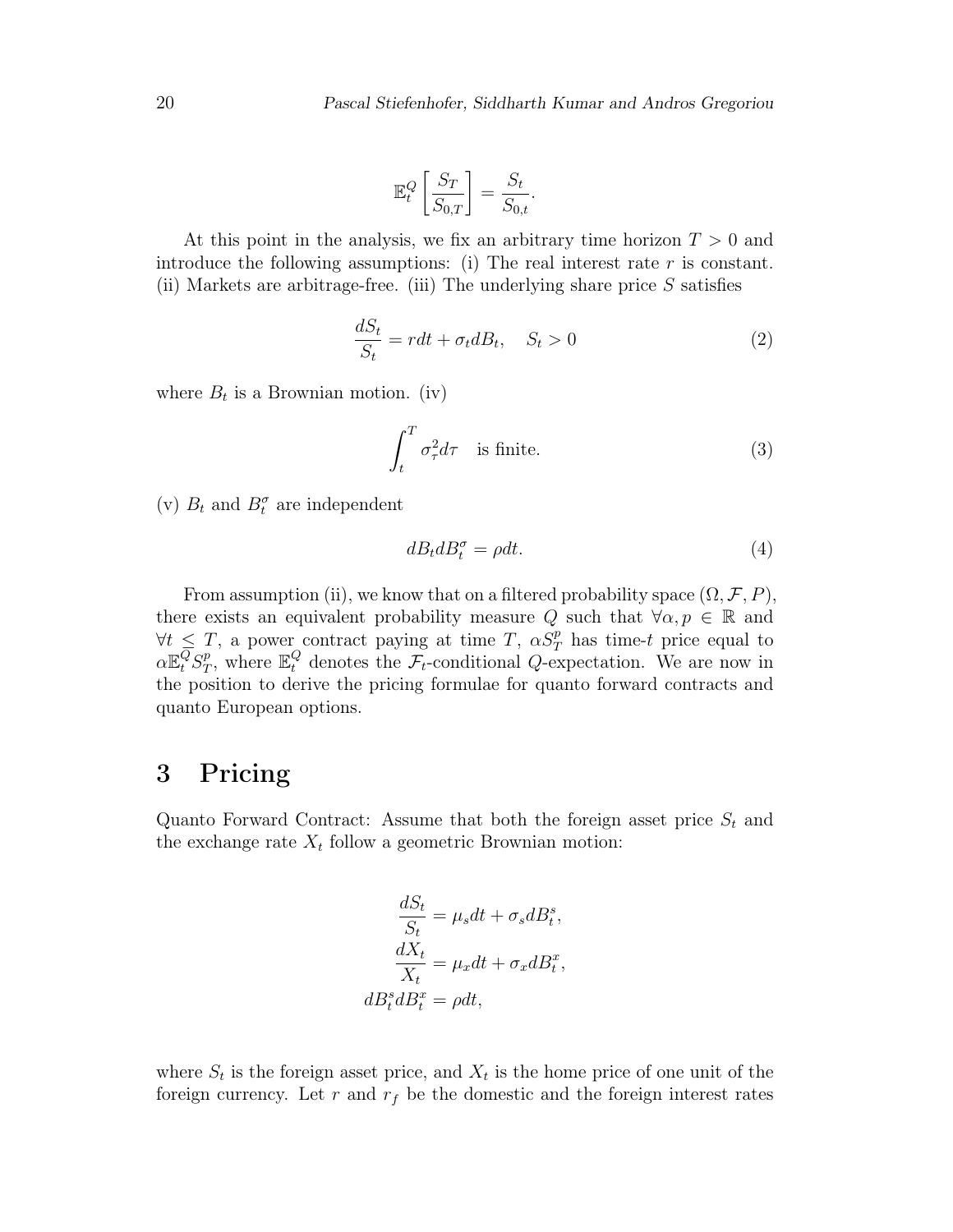respectively,

$$
\frac{dS_t^0}{S_t^0} = rdt,
$$
  

$$
\frac{dS_t^{0,f}}{S_t^{0,f}} = r_f dt.
$$

Consider a quanto forward contract which pays  $\bar{X}S_T - F$  at time T. Here  $\bar{X}$ is a fixed exchange rate and  $F$  is the quanto forward price in units of domestic currency. We derive  $F$  that makes the market value of the quanto forward contract at time  $t$  equal to zero. Let V be the value of the derivative security described. Given no arbitrage and the fundamental theorem of asset pricing we obtain  $V_T = \overline{X}S_T - F$ . We derive the price of a European quanto option that pays  $\max(\bar{X}S_T - K, 0)$  at time T, risk-neutral valuation, and asset pricing equation. Under the risk-neutral measure  $Q$ , we obtain

$$
\frac{V_t}{S_t^0} = \mathbb{E}_t^Q \left[ \frac{V_T}{S_T^0} \right],
$$
  
\n
$$
V_t = \frac{S_t^0}{S_T^0} \mathbb{E}_t^Q [V_T],
$$
  
\n
$$
= e^{-r(T-t)} \mathbb{E}_t^Q [V_T].
$$

We require F such that  $V_t = 0$ , which means there is no money exchanged today. Hence

$$
e^{-r(T-t)} \mathbb{E}_t^Q [V_T] = 0,
$$
  
\n
$$
\mathbb{E}_t^Q [V_T] = 0,
$$
  
\n
$$
\mathbb{E}_t^Q [\bar{X}S_T - F] = 0,
$$
  
\n
$$
F = \mathbb{E}_t^Q [\bar{X}S_T].
$$

In order to find this value, we need to study the dynamics of  $S_t$  under riskneutral measure Q. Under Q, the asset price is a martingale as the return under  $Q$  is equal to the risk free rate. Given that we have two Brownian motions  $B_t^s$ and  $B_t^x$ ; we assume that  $\eta_s$  and  $\eta_x$  are the prices of risks associated respectively. Now, by Girsanov's theorem we have

$$
dB_t^{s,Q} = dB_t^s + \eta_s dt,
$$
  

$$
dB_t^{x,Q} = dB_t^x + \eta_x dt.
$$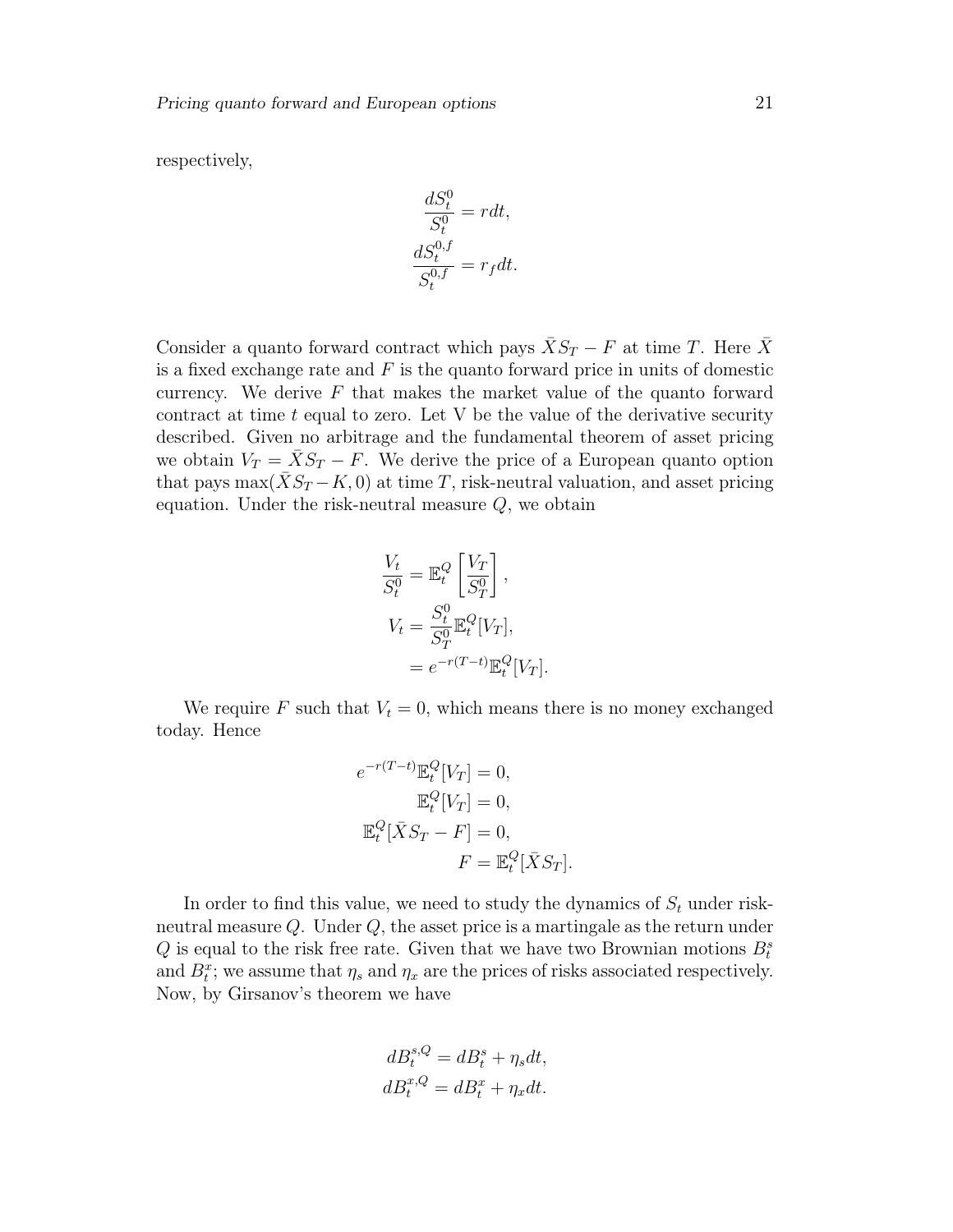We need to find  $\eta_x$  and  $\eta_s$  such that measure Q is an equivalent Martingale measure, i.e. the discounted prices should be martingales. Let domestic and foreign risk price assets have prices  $S_t^0$  and  $S_t^{0,t}$  $t^{0,J}$ , and

$$
\frac{dS_t^0}{S_t^0} = rdt,
$$
  

$$
\frac{dS_t^{0,f}}{S_t^{0,f}} = r_f dt.
$$

Due to the fact that these are risk-free assets, they do not have any diffusion (stochastic) terms. Steps  $(A)$ - $(F)$  yield the requested results.

(A) From the domestic point of view, the foreign risky asset is an asset with risky price  $Y_t = S_t X_t$ . Applying Ito's lemma, we obtain a process for  $dY_t$ . If  $Y_t = f(t, S_t, X_t),$ 

$$
dY_t = f_t dt + f_{St} dS_t + f_{X_t} dX_t + \frac{1}{2} \left[ f_{StS_t} (dS_t)^2 + f_{X_t X_t} (dX_t)^2 + 2 f_{StX_t} (dS_t) (dX_t) \right]
$$
  
= 0dt + X\_t S\_t (\mu\_s dt + \sigma\_s dB\_t^s) + S\_t X\_t (\mu\_x dt + \sigma\_x dB\_t^x)  
+ \frac{1}{2} \left[ 0 (dS\_t)^2 + 0 (dX\_t)^2 \right.  
+ 2 \left( X\_t S\_t (\mu\_s \mu\_x (dt)^2) + \mu\_s \sigma\_x dB\_t^s dt + \sigma\_s dB\_t^s dt + \sigma\_s dB\_t^s \mu\_x dt + \sigma\_s \sigma\_x dB\_t^s dB\_t^x \right) \big]   
= X\_t S\_t (\mu\_s dt + \sigma\_s dB\_t^s) + S\_t X\_t (\mu\_x dt + \sigma\_x dB\_t^s) + X\_t S\_t (\sigma\_s \sigma\_x \rho dt).

Then we have

$$
\frac{dY_t}{Y_t} = (\mu_s + \mu_x + \sigma_x \sigma_x \rho)dt + \sigma_s dB_t^s + \sigma_x dB_t^x.
$$
\n(5)

(B) From the point of view of a domestic investor, the foreign risk free asset is a risky asset with price  $Z_t = S_t^{0,f} X_t$ . Applying Ito's lemma to get a process for  $dZ_t$ , where  $Z_t = f(t, S_t^{0,t}, X_t)$ . Thus

$$
dZ_t = f_t dt + f_S dS_t^{0,f} + f_X dX_t + \frac{1}{2} \left[ f_{SS} \left( dS_t^{0,f} \right)^2 + f_{XX} \left( dX_t \right)^2 + 2f_{SX} \left( dS_t^{0,f} \right) \left( dX_t \right) \right]
$$
  
= 0dt + X\_t S\_t^{0,f} r\_f dt + X\_t S\_t^{0,f} (\mu\_x dt + \sigma\_x dB\_t^x)  
+ \frac{1}{2} \left[ 0 \left( dS\_t^{0,f} \right)^2 + 0 \left( dX\_t \right)^2 + 2S\_t^{0,f} X\_t \left( r\_f \mu\_x (dt)^2 + r\_f \sigma\_x dB\_t^x dt \right) \right]  
= X\_t S\_t^{0,f} r\_f dt + X\_t S\_t^{0,f} (\mu\_x dt + \sigma\_x dB\_t^x) + S\_t^{0,f} x\_t(0)  
= X\_t S\_t^{0,f} r\_f dt + X\_t S\_t^{0,f} (\mu\_x dt + \sigma\_x dB\_t^x),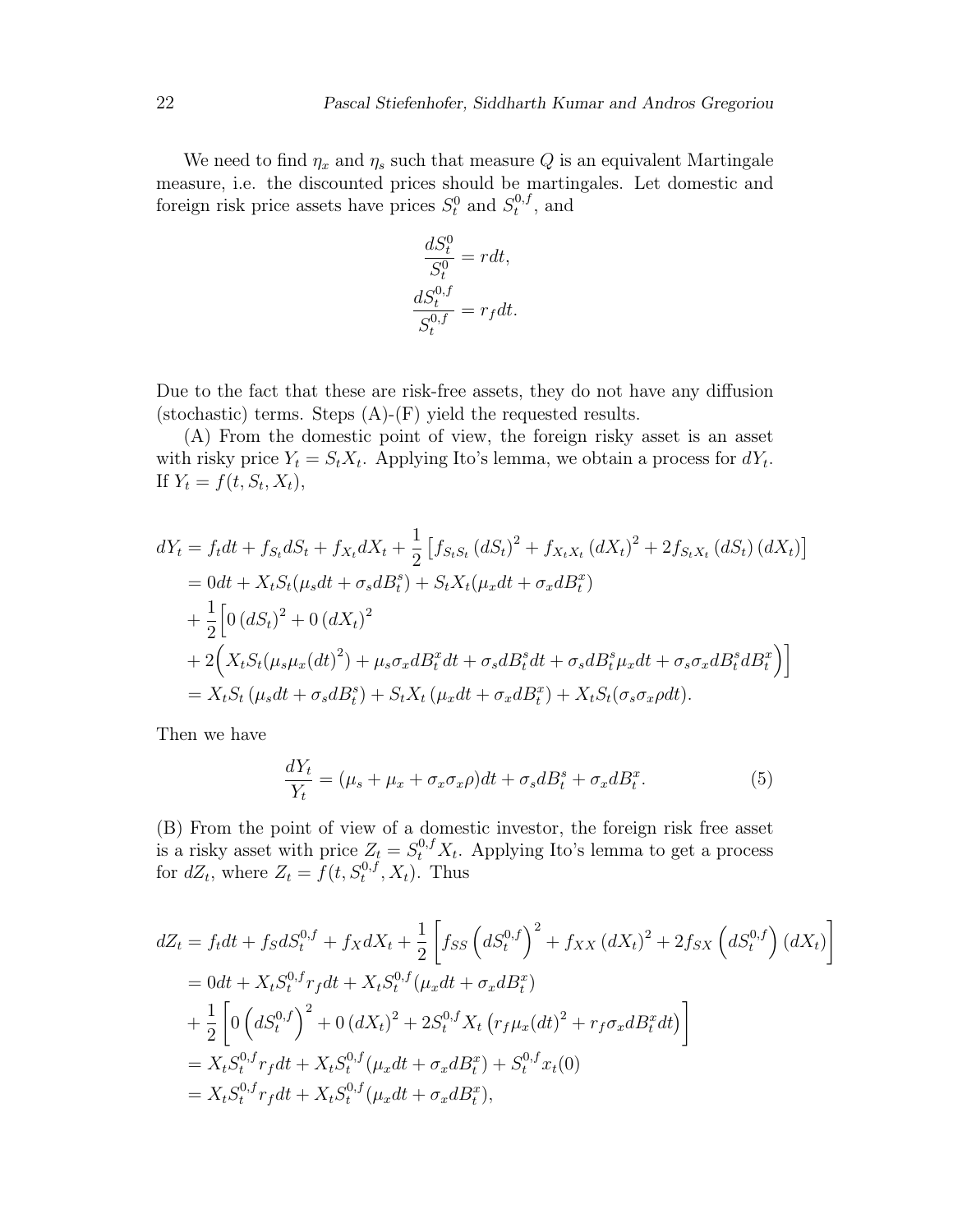from which we obtain

$$
\frac{dZ_t}{Z_t} = (r_f + \mu_x)dt + \sigma_x dB_t^x.
$$
\n(6)

Now, under the risk-neutral measure, the discounted prices of non-dividend paying assets must follow a martingale. Thus, we apply Ito's lemma to d  $\bigl(Y_t$  $S_t^0$  $\setminus$ 

and 
$$
d\left(\frac{Z_t}{S_t^{0,f}}\right)
$$
.  
\n(C)  
\n
$$
d\left(\frac{Y_t}{S_t^0}\right) = 0dt + \frac{dY_t}{S_t^0} + \left(\frac{-Y_t}{(S_t)^2}\right)dS_t^0
$$
\n
$$
+ \frac{1}{2}\left[0(dY_t)^2 + \frac{2Y_t}{(S_t^0)^3}(dS_t^0)^2 + 2\frac{-1}{(S_t^0)^2}dS_t^0dY_t\right]
$$
\n
$$
= \frac{Y_t}{S_t^0}\left[(\mu_s + \mu_x + \rho\sigma_x\sigma_s)dt + \sigma_s dB_t^s + \sigma_x dB_t^x\right] - \frac{Y_t}{S_t^0}rdt
$$
\n
$$
+ \frac{1}{2}\left[\frac{2Y_t}{(S_t^0)^3}(S_t^0)^2r^2(dt)^2 - \frac{2Y_tS_t^0}{(dS_t^0)^2}\left(r(\mu_s + \mu_x + \sigma_x\sigma_s\rho)(dt)^2 + r\sigma_x dtdB_t^x\right)\right],
$$

from which we obtain

$$
d\left(\frac{Y_t}{S_t^0}\right) / \left(\frac{Y_t}{S_t^0}\right) = (\mu_s + \mu_x + \rho \sigma_x \sigma_s - r) dt + \sigma_s dB_t^s + \sigma_x dB_t^x.
$$
 (7)  
(D)

$$
d\left(\frac{Z_t}{S_t^0}\right) = 0dt + \frac{dZ_t}{S_t^0} + \left(\frac{-Z_t}{(S_t^0)^2}\right)dS_t^0
$$
  
+ 
$$
\frac{1}{2}\left[0(dZ_t)^2 + \frac{2Z_t}{(S_t^0)^3}(dS_t^0)^2 + 2\frac{-1}{(S_t^0)^2}dS_t^0dZ_t\right]
$$
  
= 
$$
\frac{Z_t}{S_t^0}\left[(r_f + \mu_x)dt + \sigma_x dB_t^x\right] - \frac{Z_t}{S_t^0}rdt
$$
  
+ 
$$
\frac{1}{2}\left[\frac{2Z_t}{(S_t^0)^3}(S_t^0)^2r^2(dt)^2 - \frac{2z_tS_t^0}{(dS_t^0)^2}\left(r(r_f + \mu_x)(dt)^2 + r\sigma_x dt dB_t^x\right)\right].
$$

From which we obtain

$$
d\left(\frac{Z_t}{S_t^0}\right) / \left(\frac{Z_t}{S_t^0}\right) = (r_f + \mu_x - r) dt + \sigma_x dB_t^x.
$$
 (8)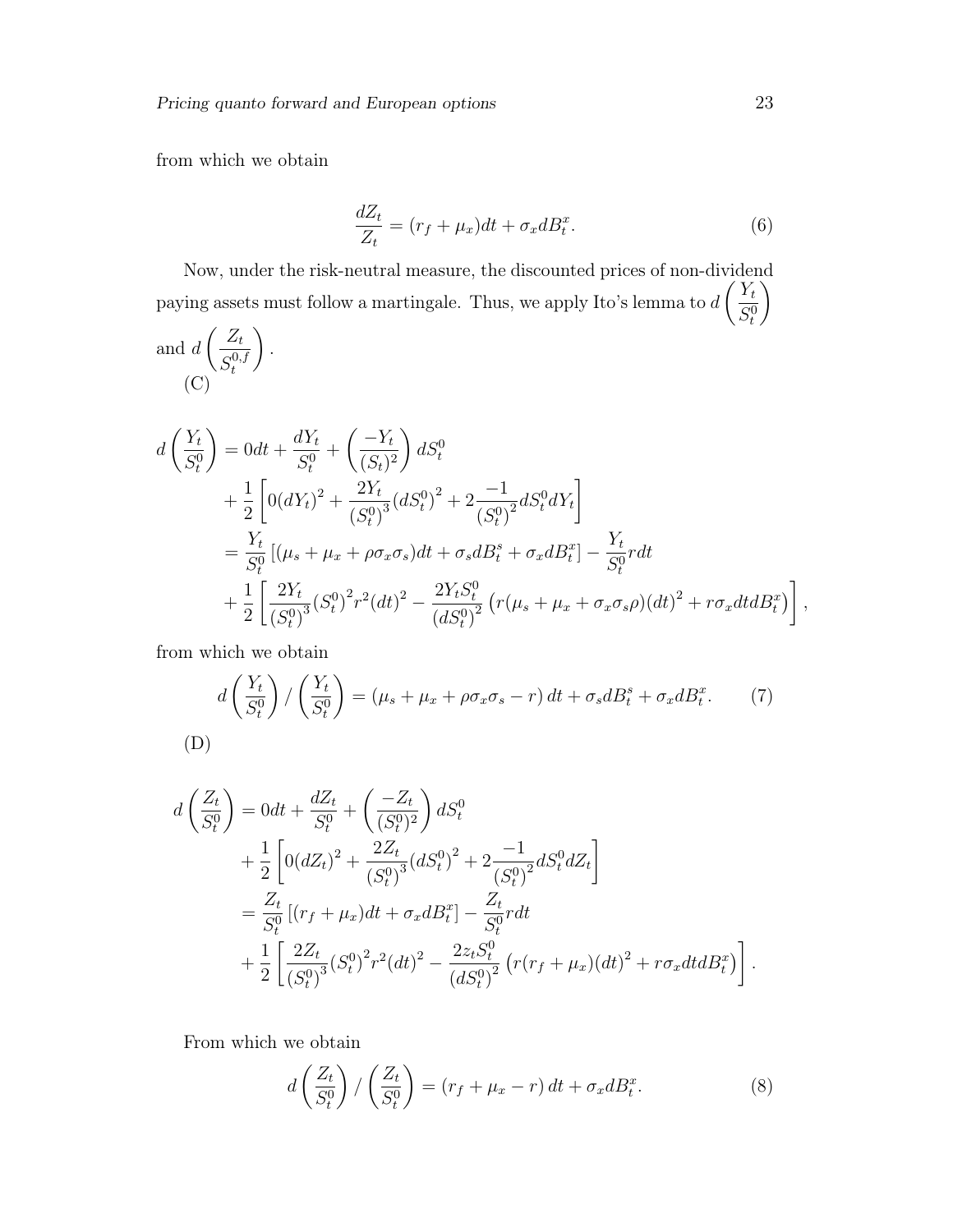We use Girsanov's theorem to express (3) and (4) under the risk-neutral measure. Rewriting  $\left(\frac{Y_t}{C} \right)$  $S_t^0$ ) and  $\left(\frac{Z_t}{C_0}\right)$  $S_t^0$  $\setminus$ under Q. (E)

$$
d\left(\frac{Y_t}{S_t^0}\right) / \left(\frac{Y_t}{S_t^0}\right) = (\mu_s + \mu_x + \rho \sigma_x \sigma_s - r - \sigma_s \eta_s - \sigma_x \eta_x) dt + \sigma_s dB_t^{s,Q} + \sigma_x dB_t^{x,Q}.
$$
\n
$$
(9)
$$

$$
d\left(\frac{Z_t}{S_t^0}\right) / \left(\frac{Z_t}{S_t^0}\right) = \left(r_f + \mu_x - r - \sigma_x \eta_x\right) dt + \sigma_x dB_t^{x,Q}.\tag{10}
$$

Thus, both processes  $(9)$  and  $(10)$  have zero drift under  $Q$ . We use this property in order to solve for  $\eta_s$  and  $\eta_x$ . Therefore,

$$
\sigma_s \eta_s = \mu_s + \rho \sigma_s + \rho \sigma_s \sigma_x - r_f
$$

$$
\sigma_x \eta_x = r_f + \mu_x - r
$$

yields

$$
\frac{dS_t}{S_t} = (\mu_s - \sigma_s \eta_s)dt + \sigma_s dB_t^{s,Q}
$$

$$
= (r_f - \rho \sigma_x \sigma_s)dt + \sigma_s dB_t^{s,Q}.
$$

Applying Itô's lemma to  $\ln(S_t)$  yields

$$
d\ln(S_t) = \frac{dS_t}{S_t} - \frac{(dS_t)^2}{2S_t^2}
$$
  
=  $(r_f - \rho \sigma_x \sigma_s)dt + \sigma_s dB_t^{s,Q}$ .

Since  $(dS_t)^2 = S_t^2 \sigma_s^2 dt$ ,

$$
d\ln(S_t) = (r_f - \rho \sigma_x \sigma_s - \sigma_s^2/2)dt + \sigma_s dB_t^{s,Q}.
$$

Integrating from  $t$  to  $T$  yields

$$
\int_{t}^{T} d\ln(S_{\tau})d\tau = \int_{t}^{T} (r_{f} - \rho \sigma_{x}\sigma_{s} - \sigma_{s}^{2}/2)d\tau + \int_{t}^{T} \sigma_{s}dB_{\tau}^{s,Q}d\tau.
$$

$$
\ln(S_{T}) - \ln(S_{t}) = (r_{f} - \rho \sigma_{x}\sigma_{s} - \sigma_{s}^{2}/2)(T - t) + \sigma_{s}(B_{T}^{s,Q} - B_{t}^{s,Q}),
$$

$$
S_{T} = S_{t} \exp\left[ (r_{f} - \rho \sigma_{x}\sigma_{s} - \sigma_{s}^{2}/2)(T - t) + \sigma_{s}(B_{T}^{s,Q} - B_{t}^{s,Q}) \right].
$$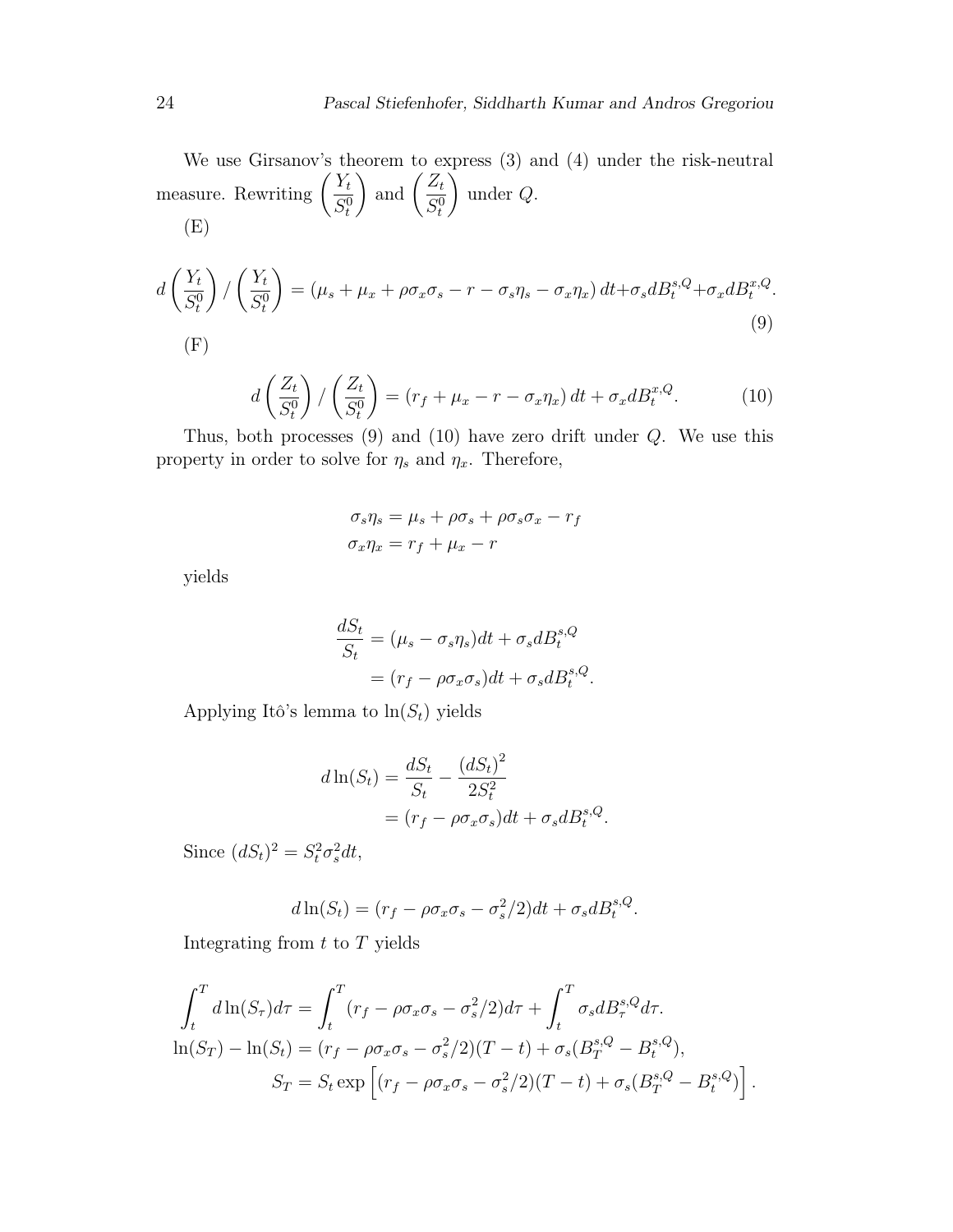We now conclude that

$$
F = \mathbb{E}^Q_t(\bar{X}S_T) = \bar{X}\mathbb{E}^Q_t(S_T).
$$

Using the property that  $\mathbb{E} \exp x = \exp \left( \mathbb{E}(x) + \frac{1}{2} \right)$ 2  $var(x)$  $\setminus$ we derive

$$
\mathbb{E}_{t}^{Q}(S_{T}) = \mathbb{E}_{t}^{Q} S_{t} \exp \left[ (r_{f} - \rho \sigma_{x} \sigma_{s} - \sigma_{s}^{2}/2)(T-t) + \sigma_{s} (B_{T}^{s,Q} - B_{t}^{s,Q}) \right]
$$
  
\n
$$
= S_{t} \mathbb{E}_{t}^{Q} \exp \left[ (r_{f} - \rho \sigma_{x} \sigma_{s} - \sigma_{s}^{2}/2)(T-t) + \sigma_{s} (B_{T}^{s,Q} - B_{t}^{s,Q}) \right]
$$
  
\n
$$
= S_{t} \exp \left[ \mathbb{E}_{t}^{Q} \left\{ (r_{f} - \rho \sigma_{x} \sigma_{s} - \sigma_{s}^{2}/2)(T-t) + \sigma_{s} (B_{T}^{s,Q} - B_{t}^{s,Q}) \right\} \right]
$$
  
\n
$$
+ \frac{1}{2} \text{var} \left\{ (r_{f} - \rho \sigma_{x} \sigma_{s} - \sigma_{s}^{2}/2)(T-t) + \sigma_{s} (B_{T}^{s,Q} - B_{t}^{s,Q}) \right\}.
$$
  
\n
$$
= S_{t} \exp \left\{ (r_{f} - \rho \sigma_{x} \sigma_{s} - \sigma_{s}^{2}/2)(T-t) + \frac{1}{2} \sigma_{s}^{2}(T-t) \right\}
$$
  
\n
$$
= S_{t} \exp \left\{ (r_{f} - \rho \sigma_{x} \sigma_{s})(T-t) \right\}.
$$

It follows that

$$
F = \bar{X}S_t \exp\left[ (r_f - \rho \sigma_x \sigma_s)(T - t) \right]
$$
\n(11)

as requested. Next, let's find the price of a European quanto option paying  $\max(\bar{X}S_T - K, 0)$  at time T. Let this price be denoted by P. We apply the Black-Scholes pricing formula.

$$
\max(\bar{X}S_T - K, 0) = \bar{X}\max(S_T - \frac{K}{\bar{X}}, 0).
$$
 (12)

Let P' be the price of an option that pays  $\max(S_T - \frac{K}{\overline{S}})$  $(\frac{\overline{x}}{\overline{X}},0)$  at maturity. Given no arbitrage and the fundamental theorem of asset pricing:  $P = \overline{X}P'$ . Thus, we price  $P'$  first then multiply it by  $\bar{X}$ . This yields

$$
\frac{dS_t}{S_t} = (r_f - \rho \sigma_x \sigma_s) dt + \sigma_s dB_t^{s,Q}
$$

$$
\mathbb{E}_t^Q \left(\frac{dS_t}{S_t}\right) = (r_f - \rho \sigma_x \sigma_s) dt \neq r dt.
$$

This is not an arbitrage because the foreign asset  $S_t$  is denominated in foreign currency. At this point we cannot directly use the Black-Scholes formula. Let  $q = r - r_f + \rho \sigma_x \sigma_s$ , then

$$
\frac{dS_t}{S_t} = (r - q)dt + \sigma_s dB_t^{s,Q}.
$$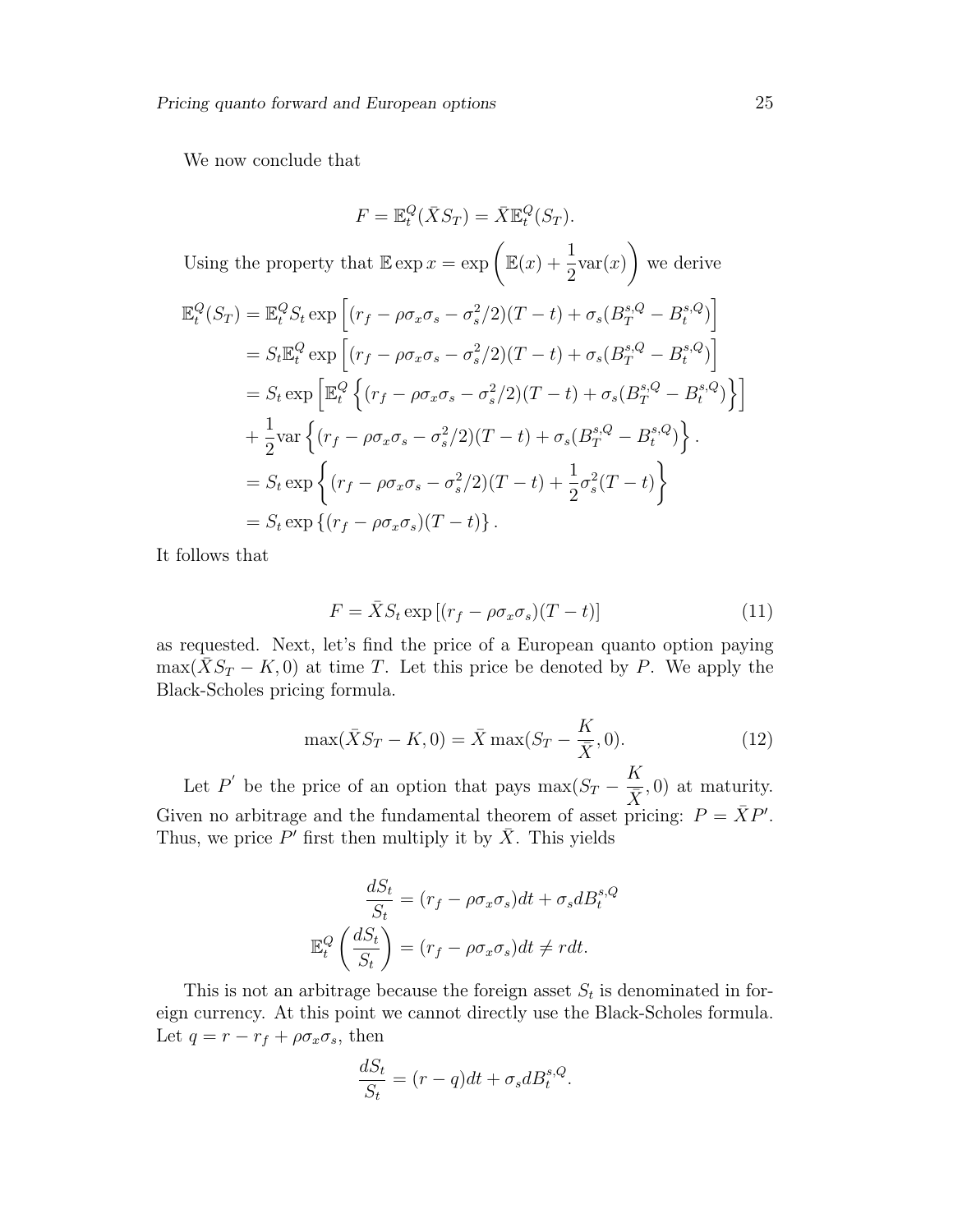This is now analogous to pricing an asset using the Black-Scholes formula with constant dividend yield  $(q)$ .

$$
P' = \exp(-q(T-t))S_tN(d_1) - \exp(-r(T-t))\frac{K}{\bar{X}}N(d_2)
$$
  
\n
$$
P = \bar{X}P' = \exp((r_f - r - \rho\sigma_x\sigma_s)(T-t))\bar{X}S_tN(d_1) - \exp(-r(T-t))KN(d_2),
$$
\n(13)

where

$$
d_1 = \ln\left(\frac{\bar{X}S_t}{K} + (r_f - \rho \sigma_s \sigma_x + \frac{\sigma_s^2}{2})(T - t)\right) / \left(\sigma_s \sqrt{T - t}\right)
$$
  

$$
d_2 = d_1 - \sigma_s \sqrt{T - t}.
$$

# 4 Conclusions

Using Black-Scholes assumptions, this paper provides an analytical closed form solution for the pricing of a quanto forward and option contract. This is a desired contribution to the mathematical finance literature given that, most prior research obtains quanto option solutions using numerical techniques and Monte-Carlo simulations. Our solution provides very interesting avenues for further research. First, stochastic volatility could be incorporated into the pricing methodology (Heston, 1993), as both option and currency volatility is typically time-varying. More advanced derivatives can also be written on quanto, like quanto swaptions and quanto-forward floating-strike Asian options, for which higher parametric sophistication and processes for additional variables like interest rate would be required.

# References

- [1] Black, F. and Scholes, M., The pricing of options and corporate liabilities, Journal of Political Economy, 81 (3) (1973), 637-654. https://doi.org/10.1086/260062
- [2] Heston, S.L., A closed-form solution for options with stochastic volatility with applications to bond and currency options, The Review of Financial Studies, 6 (2) (1993), 327-343. https://doi.org/10.1093/rfs/6.2.327
- [3] Girsanov, I. V., On transforming a certain class of stochastic processes by absolutely continuous substitution of measures, Theory of Probability and Its Applications, 5 (3) (1960), 285-301. https://doi.org/10.1137/1105027